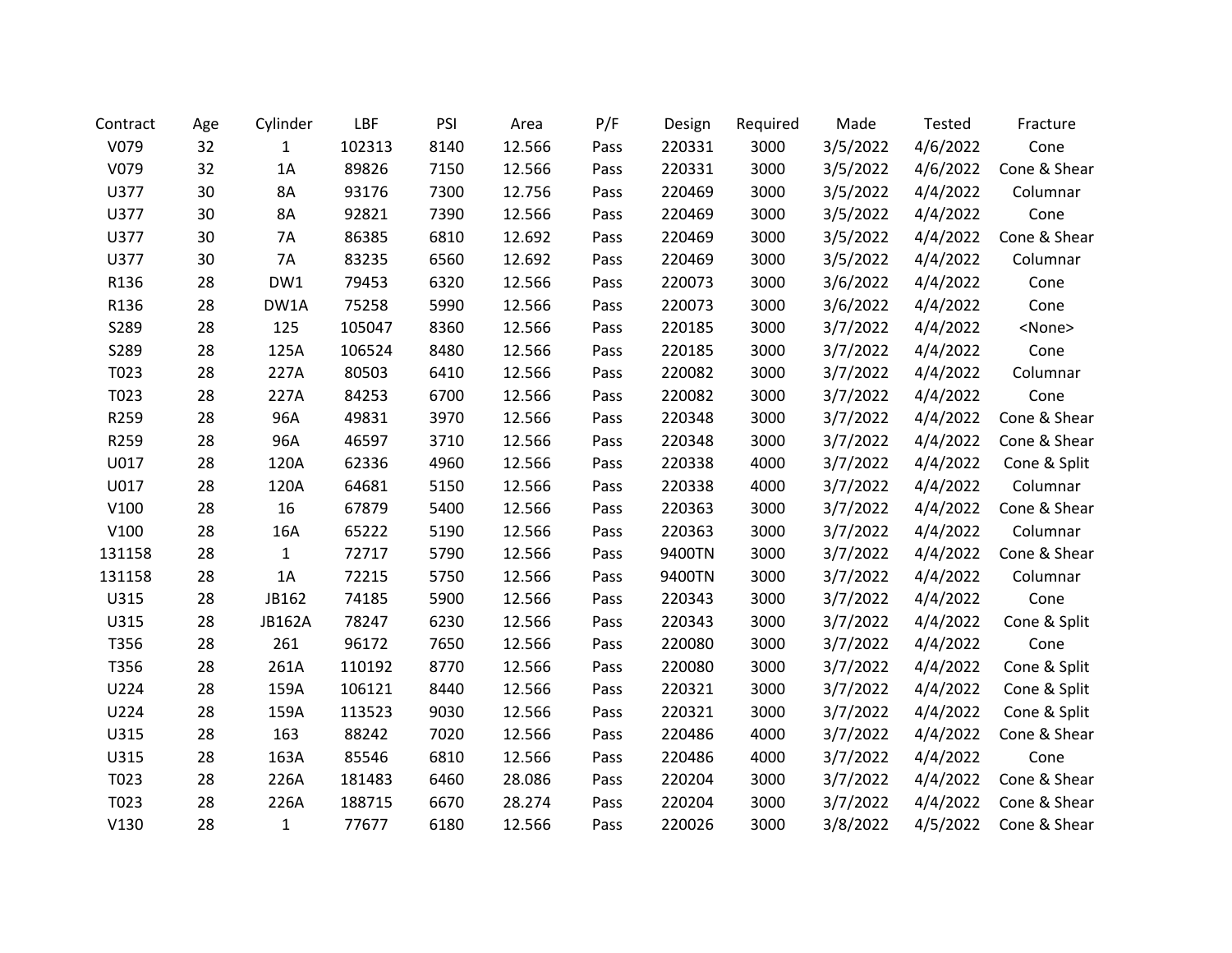| V130   | 28 | 1A             | 78412  | 6240 | 12.566 | Pass | 220026 | 3000 | 3/8/2022 | 4/5/2022 | Columnar     |
|--------|----|----------------|--------|------|--------|------|--------|------|----------|----------|--------------|
| T336   | 28 | 368            | 63949  | 5090 | 12.566 | Pass | 220103 | 3000 | 3/8/2022 | 4/5/2022 | Cone & Shear |
| T336   | 28 | 368A           | 63543  | 5060 | 12.566 | Pass | 220103 | 3000 | 3/8/2022 | 4/5/2022 | Cone         |
| U011   | 28 | 84             | 80972  | 6440 | 12.566 | Pass | 220301 | 4000 | 3/8/2022 | 4/5/2022 | Cone & Shear |
| U011   | 28 | 84A            | 84951  | 6760 | 12.566 | Pass | 220301 | 4000 | 3/8/2022 | 4/5/2022 | Columnar     |
| 112454 | 28 | 60A            | 80365  | 6400 | 12.566 | Pass | 220046 | 3000 | 3/8/2022 | 4/5/2022 | Cone & Shear |
| 112454 | 28 | 60A            | 83087  | 6610 | 12.566 | Pass | 220046 | 3000 | 3/8/2022 | 4/5/2022 | Columnar     |
| T336   | 28 | 366            | 96136  | 7650 | 12.566 | Pass | 220300 | 4500 | 3/8/2022 | 4/5/2022 | Cone & Shear |
| T336   | 28 | 366A           | 95932  | 7630 | 12.566 | Pass | 220300 | 4500 | 3/8/2022 | 4/5/2022 | Columnar     |
| V225   | 28 | 4              | 85615  | 6810 | 12.566 | Pass | 220318 | 3000 | 3/8/2022 | 4/5/2022 | Columnar     |
| V225   | 28 | 4A             | 90504  | 7200 | 12.566 | Pass | 220318 | 3000 | 3/8/2022 | 4/5/2022 | Cone & Shear |
| T356   | 28 | 262            | 102051 | 8120 | 12.566 | Pass | 210635 | 3000 | 3/8/2022 | 4/5/2022 | Cone & Shear |
| T356   | 28 | 262A           | 103834 | 8260 | 12.566 | Pass | 210635 | 3000 | 3/8/2022 | 4/5/2022 | Columnar     |
| V176   | 28 | 84             | 88838  | 7070 | 12.566 | Pass | 220531 | 4000 | 3/8/2022 | 4/5/2022 | Cone & Shear |
| V176   | 28 | 84A            | 89839  | 7150 | 12.566 | Pass | 220531 | 4000 | 3/8/2022 | 4/5/2022 | Columnar     |
| V176   | 28 | 85             | 88716  | 7060 | 12.566 | Pass | 220531 | 4000 | 3/8/2022 | 4/5/2022 | Cone         |
| V176   | 28 | 85A            | 87685  | 6980 | 12.566 | Pass | 220531 | 4000 | 3/8/2022 | 4/5/2022 | Cone & Shear |
| V176   | 28 | 83             | 80662  | 6420 | 12.566 | Pass | 220531 | 4000 | 3/8/2022 | 4/5/2022 | Columnar     |
| V176   | 28 | 83             | 82541  | 6570 | 12.566 | Pass | 220531 | 4000 | 3/8/2022 | 4/5/2022 | Cone & Shear |
| V337   | 28 | $\overline{7}$ | 89317  | 7110 | 12.566 | Pass | 220493 | 3000 | 3/8/2022 | 4/5/2022 | Columnar     |
| V337   | 28 | 7A             | 89337  | 7110 | 12.566 | Pass | 220493 | 3000 | 3/8/2022 | 4/5/2022 | Cone         |
| V147   | 28 | 3A             | 80560  | 6410 | 12.566 | Pass | 220530 | 3000 | 3/8/2022 | 4/5/2022 | Cone         |
| V147   | 28 | 3A             | 77417  | 6160 | 12.566 | Pass | 220530 | 3000 | 3/8/2022 | 4/5/2022 | Cone & Shear |
| U032   | 28 | 216            | 85842  | 6830 | 12.566 | Pass | 220093 | 3000 | 3/8/2022 | 4/5/2022 | Cone         |
| U032   | 28 | 216A           | 82392  | 6560 | 12.566 | Pass | 220093 | 3000 | 3/8/2022 | 4/5/2022 | Cone & Shear |
| T925   | 28 | 210            | 72688  | 5780 | 12.566 | Pass | 220108 | 3000 | 3/8/2022 | 4/5/2022 | Cone         |
| T925   | 28 | 210A           | 69984  | 5570 | 12.566 | Pass | 220108 | 3000 | 3/8/2022 | 4/5/2022 | Cone         |
| 124596 | 28 | 9              | 85053  | 6770 | 12.566 | Pass | 9441TN | 4000 | 3/8/2022 | 4/5/2022 | Cone         |
| 124596 | 28 | <b>9A</b>      | 74553  | 5930 | 12.566 | Pass | 9441TN | 4000 | 3/8/2022 | 4/5/2022 | Cone & Shear |
| T925   | 28 | 211            | 92911  | 7390 | 12.566 | Pass | 220034 | 3000 | 3/8/2022 | 4/5/2022 | Cone         |
| T925   | 28 | 211A           | 92574  | 7370 | 12.566 | Pass | 220034 | 3000 | 3/8/2022 | 4/5/2022 | Columnar     |
| V176   | 28 | <b>82AR</b>    | 80977  | 6440 | 12.566 | Pass | 220531 | 4000 | 3/8/2022 | 4/5/2022 | Cone & Shear |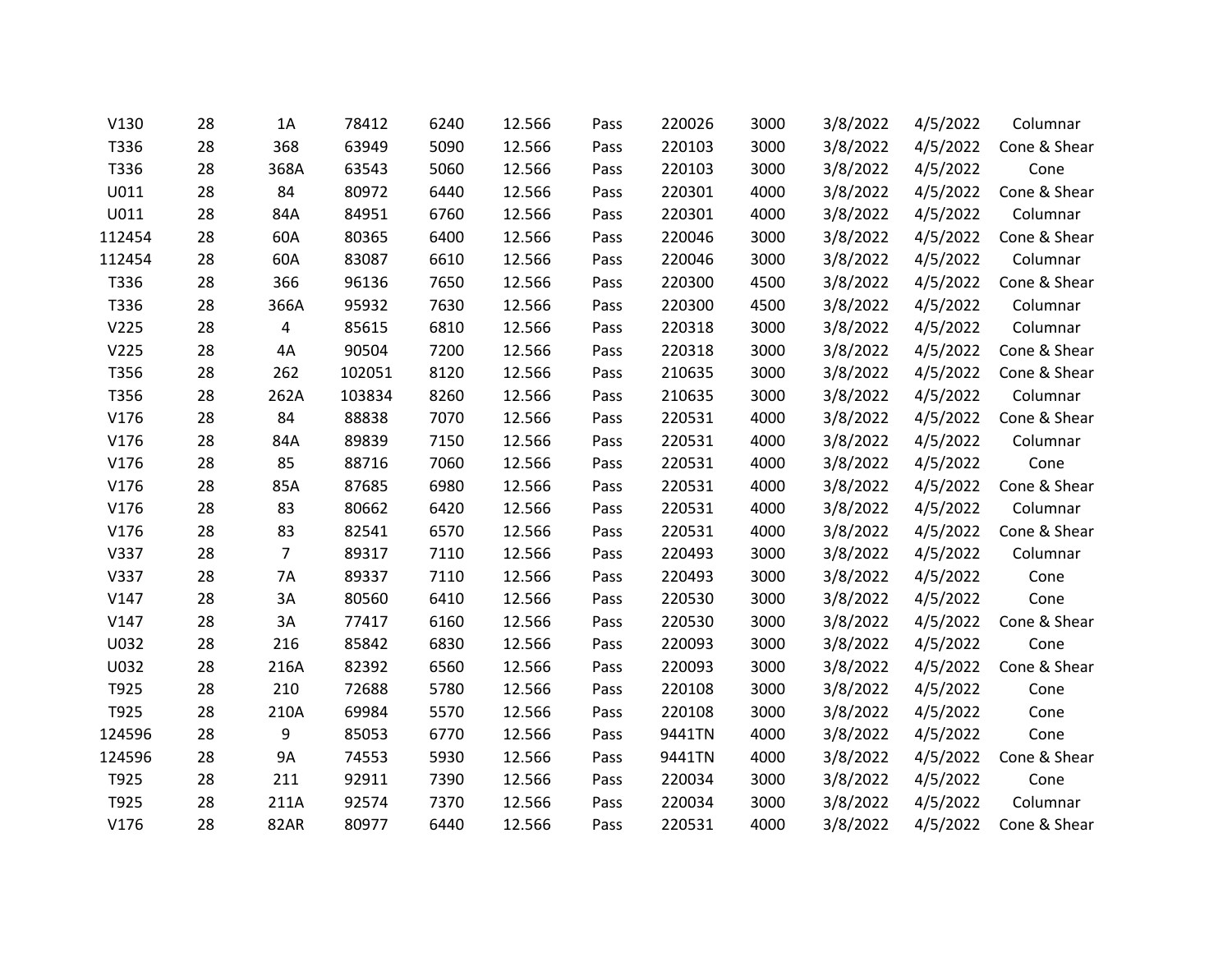| V176        | 28 | 82AR           | 84575  | 6730 | 12.566 | Pass | 220531         | 4000 | 3/8/2022 | 4/5/2022 | Cone & Shear |
|-------------|----|----------------|--------|------|--------|------|----------------|------|----------|----------|--------------|
| V176        | 28 | 82             | 77497  | 6200 | 12.504 | Pass | 220531         | 4000 | 3/8/2022 | 4/5/2022 | Cone & Split |
| V176        | 28 | 82A            | 82615  | 6570 | 12.566 | Pass | 220531         | 4000 | 3/8/2022 | 4/5/2022 | Cone & Shear |
| 124596      | 28 | 8              | 80033  | 6340 | 12.629 | Pass | 9441TN         | 4000 | 3/8/2022 | 4/5/2022 | Cone & Shear |
| 124596      | 28 | 8A             | 74045  | 5890 | 12.566 | Pass | 9441TN         | 4000 | 3/8/2022 | 4/5/2022 | Cone         |
| T023        | 28 | 228A           | 71202  | 5670 | 12.566 | Pass | 220038         | 3000 | 3/8/2022 | 4/5/2022 | Cone & Split |
| T023        | 28 | 228A           | 71122  | 5660 | 12.566 | Pass | 220038         | 3000 | 3/8/2022 | 4/5/2022 | Cone & Shear |
| R279        | 28 | 499A           | 84036  | 6690 | 12.566 | Pass | 220279         | 3000 | 3/8/2022 | 4/5/2022 | Cone & Shear |
| R279        | 28 | 499A           | 83918  | 6680 | 12.566 | Pass | 220279         | 3000 | 3/8/2022 | 4/5/2022 | Cone         |
| U017        | 28 | 121A           | 70791  | 5630 | 12.566 | Pass | 220338         | 4000 | 3/8/2022 | 4/5/2022 | Cone         |
| U017        | 28 | 121A           | 76797  | 6110 | 12.566 | Pass | 220338         | 4000 | 3/8/2022 | 4/5/2022 | Cone         |
| T336        | 28 | 367            | 95762  | 7620 | 12.566 | Pass | 220300         | 4500 | 3/8/2022 | 4/5/2022 | Cone         |
| T336        | 28 | 367A           | 100538 | 8000 | 12.566 | Pass | 220300         | 4500 | 3/8/2022 | 4/5/2022 | Cone         |
| U017        | 28 | 122A           | 74030  | 5890 | 12.566 | Pass | 220338         | 4000 | 3/8/2022 | 4/5/2022 | Cone         |
| U017        | 28 | 122A           | 75789  | 6030 | 12.566 | Pass | 220338         | 4000 | 3/8/2022 | 4/5/2022 | Cone & Split |
| <b>U088</b> | 28 | 123A           | 63605  | 5060 | 12.566 | Pass | 220503         | 3000 | 3/8/2022 | 4/5/2022 | Cone         |
| <b>U088</b> | 28 | 123A           | 61562  | 4900 | 12.566 | Pass | 220503         | 3000 | 3/8/2022 | 4/5/2022 | Cone         |
| V194        | 28 | 32             | 76435  | 6080 | 12.566 | Pass | <b>BAG MIX</b> | 3000 | 3/8/2022 | 4/5/2022 | Columnar     |
| V194        | 28 | 32A            | 77084  | 6130 | 12.566 | Pass | <b>BAG MIX</b> | 3000 | 3/8/2022 | 4/5/2022 | Cone & Shear |
| U224        | 28 | 160            | 59684  | 4750 | 12.566 | Pass | 220321         | 3000 | 3/8/2022 | 4/5/2022 | Columnar     |
| U224        | 28 | 160A           | 92723  | 7380 | 12.566 | Pass | 220321         | 3000 | 3/8/2022 | 4/5/2022 | Cone & Split |
| U922        | 28 | 609            | 54983  | 4380 | 12.566 | Pass | 220417         | 3000 | 3/8/2022 | 4/5/2022 | Cone & Split |
| U922        | 28 | 609A           | 54259  | 4320 | 12.566 | Pass | 220417         | 3000 | 3/8/2022 | 4/5/2022 | Cone & Split |
| V915        | 28 | 1              | 71825  | 5720 | 12.566 | Pass | 220277         | 3000 | 3/8/2022 | 4/5/2022 | Cone & Shear |
| V915        | 28 | 1A             | 70283  | 5590 | 12.566 | Pass | 220277         | 3000 | 3/8/2022 | 4/5/2022 | Cone & Shear |
| V176        | 28 | 86             | 90472  | 7130 | 12.692 | Pass | 220531         | 4000 | 3/8/2022 | 4/5/2022 | Cone & Split |
| V176        | 28 | 86A            | 89786  | 7140 | 12.566 | Pass | 220531         | 4000 | 3/8/2022 | 4/5/2022 | Cone         |
| V915        | 28 | 1B             | 71973  | 5730 | 12.566 | Pass | 220277         | 3000 | 3/8/2022 | 4/5/2022 | Cone & Shear |
| V915        | 28 | 1 <sup>C</sup> | 73094  | 5820 | 12.566 | Pass | 220277         | 3000 | 3/8/2022 | 4/5/2022 | Columnar     |
| T014        | 28 | 202A           | 98037  | 7760 | 12.629 | Pass | 220223         | 3000 | 3/8/2022 | 4/5/2022 | Cone & Shear |
| T014        | 28 | 202A           | 96680  | 7690 | 12.566 | Pass | 220223         | 3000 | 3/8/2022 | 4/5/2022 | Cone         |
| T925        | 28 | $\mathsf{C}$   | 72027  | 5730 | 12.566 | Pass | 220106         | 3000 | 3/9/2022 | 4/6/2022 | Columnar     |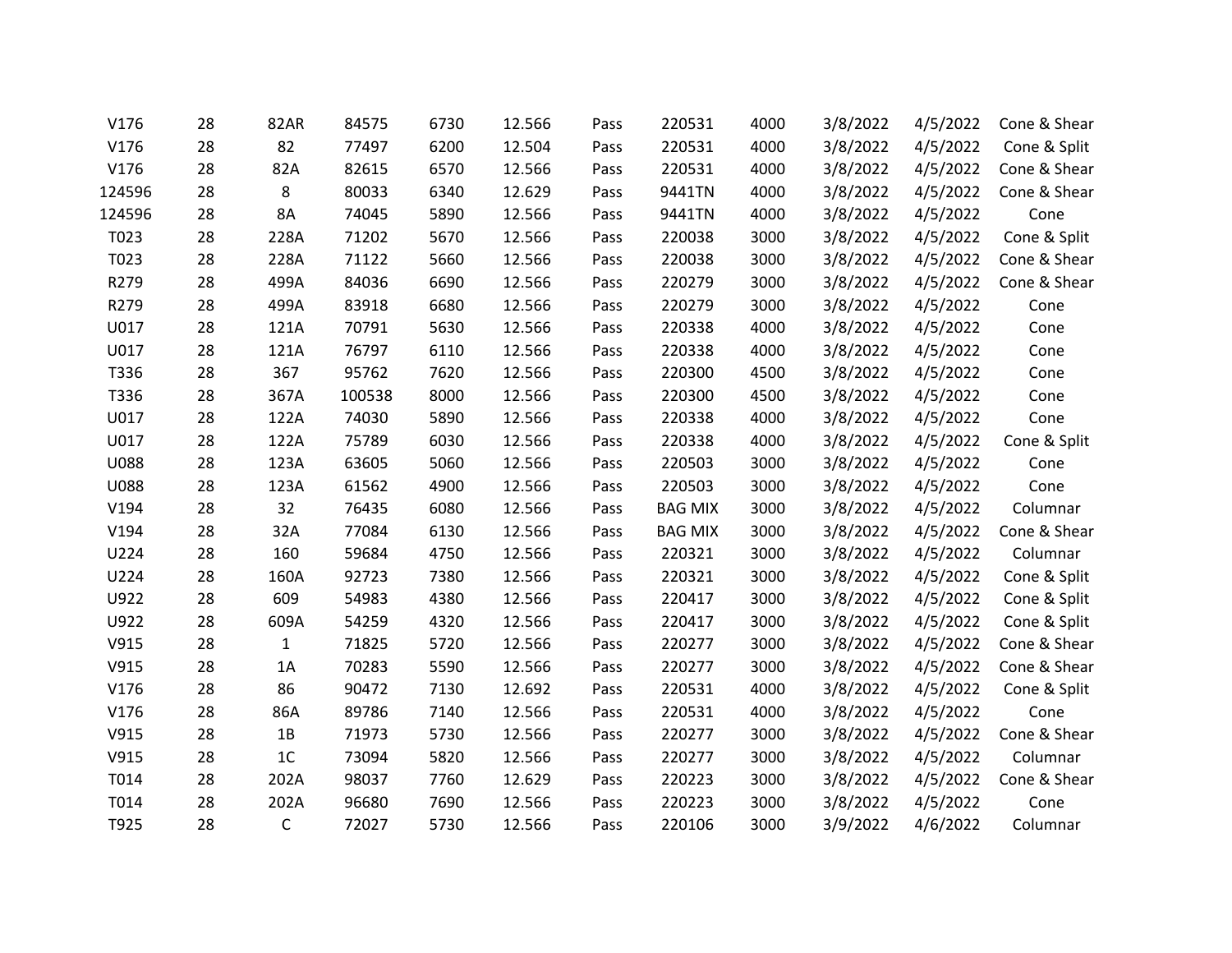| T925             | 28 | C              | 69793  | 5550 | 12.566 | Pass | 220106         | 3000 | 3/9/2022 | 4/6/2022 | Cone & Shear |
|------------------|----|----------------|--------|------|--------|------|----------------|------|----------|----------|--------------|
| V014             | 28 | 20             | 76371  | 6080 | 12.566 | Pass | 220296         | 3500 | 3/9/2022 | 4/6/2022 | Columnar     |
| V <sub>014</sub> | 28 | 20A            | 77544  | 6170 | 12.566 | Pass | 220296         | 3500 | 3/9/2022 | 4/6/2022 | Columnar     |
| T925             | 28 | 50             | 94300  | 7500 | 12.566 | Pass | 220106         | 3000 | 3/9/2022 | 4/6/2022 | Cone & Split |
| T925             | 28 | 50A            | 95815  | 7620 | 12.566 | Pass | 220106         | 3000 | 3/9/2022 | 4/6/2022 | Cone & Shear |
| V176             | 28 | 90             | 72157  | 5740 | 12.566 | Pass | 220531         | 4000 | 3/9/2022 | 4/6/2022 | Cone         |
| V176             | 28 | 90A            | 73320  | 5830 | 12.566 | Pass | 220531         | 4000 | 3/9/2022 | 4/6/2022 | Cone         |
| V176             | 28 | 89             | 78158  | 6220 | 12.566 | Pass | 220531         | 4000 | 3/9/2022 | 4/6/2022 | Columnar     |
| V176             | 28 | 89A            | 76420  | 6080 | 12.566 | Pass | 220531         | 4000 | 3/9/2022 | 4/6/2022 | Cone         |
| V176             | 28 | 91             | 101151 | 8050 | 12.566 | Pass | 220531         | 4000 | 3/9/2022 | 4/6/2022 | Cone         |
| V176             | 28 | 91A            | 98349  | 7830 | 12.566 | Pass | 220531         | 4000 | 3/9/2022 | 4/6/2022 | Cone & Split |
| V176             | 28 | 88             | 77313  | 6150 | 12.566 | Pass | 220531         | 4000 | 3/9/2022 | 4/6/2022 | Cone & Shear |
| V176             | 28 | 88A            | 77399  | 6160 | 12.566 | Pass | 220531         | 4000 | 3/9/2022 | 4/6/2022 | Cone         |
| V176             | 28 | 87             | 79879  | 6360 | 12.566 | Pass | 220531         | 4000 | 3/9/2022 | 4/6/2022 | Columnar     |
| V176             | 28 | 87A            | 79618  | 6340 | 12.566 | Pass | 220531         | 4000 | 3/9/2022 | 4/6/2022 | Columnar     |
| U032             | 28 | 217            | 86755  | 6900 | 12.566 | Pass | 220093         | 3000 | 3/9/2022 | 4/6/2022 | Cone & Shear |
| U032             | 28 | 217            | 81185  | 6460 | 12.566 | Pass | 220093         | 3000 | 3/9/2022 | 4/6/2022 | Columnar     |
| V337             | 28 | 8A             | 94196  | 7500 | 12.566 | Pass | 220494         | 3000 | 3/9/2022 | 4/6/2022 | Columnar     |
| V337             | 28 | 8A             | 94506  | 7520 | 12.566 | Pass | 220494         | 3000 | 3/9/2022 | 4/6/2022 | Cone         |
| T356             | 28 | 263A           | 65401  | 5200 | 12.566 | Pass | 226417         | 3000 | 3/9/2022 | 4/6/2022 | Columnar     |
| T356             | 28 | 263A           | 68242  | 5430 | 12.566 | Pass | 226417         | 3000 | 3/9/2022 | 4/6/2022 | Cone & Shear |
| V194             | 28 | 33             | 73924  | 5880 | 12.566 | Pass | <b>BAG MIX</b> | 3000 | 3/9/2022 | 4/6/2022 | Columnar     |
| V194             | 28 | 33A            | 82742  | 6580 | 12.566 | Pass | <b>BAG MIX</b> | 3000 | 3/9/2022 | 4/6/2022 | Columnar     |
| V100             | 28 | 17A            | 60961  | 4850 | 12.566 | Pass | 220363         | 3000 | 3/9/2022 | 4/6/2022 | Columnar     |
| V100             | 28 | 17A            | 59020  | 4700 | 12.566 | Pass | 220363         | 3000 | 3/9/2022 | 4/6/2022 | Cone & Shear |
| 111041           | 28 | <b>BR3-38A</b> | 75313  | 5990 | 12.566 | Pass | 220211         | 3000 | 3/9/2022 | 4/6/2022 | Columnar     |
| 111041           | 28 | <b>BR3-38A</b> | 75699  | 6020 | 12.566 | Pass | 220211         | 3000 | 3/9/2022 | 4/6/2022 | Cone & Shear |
| U224             | 28 | 161A           | 112131 | 8920 | 12.566 | Pass | 220321         | 3000 | 3/9/2022 | 4/6/2022 | Cone & Split |
| U224             | 28 | 161A           | 117570 | 9360 | 12.566 | Pass | 220321         | 3000 | 3/9/2022 | 4/6/2022 | Columnar     |
| T014             | 28 | 203A           | 81757  | 6510 | 12.566 | Pass | 220371         | 4000 | 3/9/2022 | 4/6/2022 | Cone & Shear |
| T014             | 28 | 203A           | 83087  | 6610 | 12.566 | Pass | 220371         | 4000 | 3/9/2022 | 4/6/2022 | Cone & Shear |
| T011             | 28 | 172            | 72493  | 5770 | 12.566 | Pass | 220216         | 3000 | 3/9/2022 | 4/6/2022 | Cone & Shear |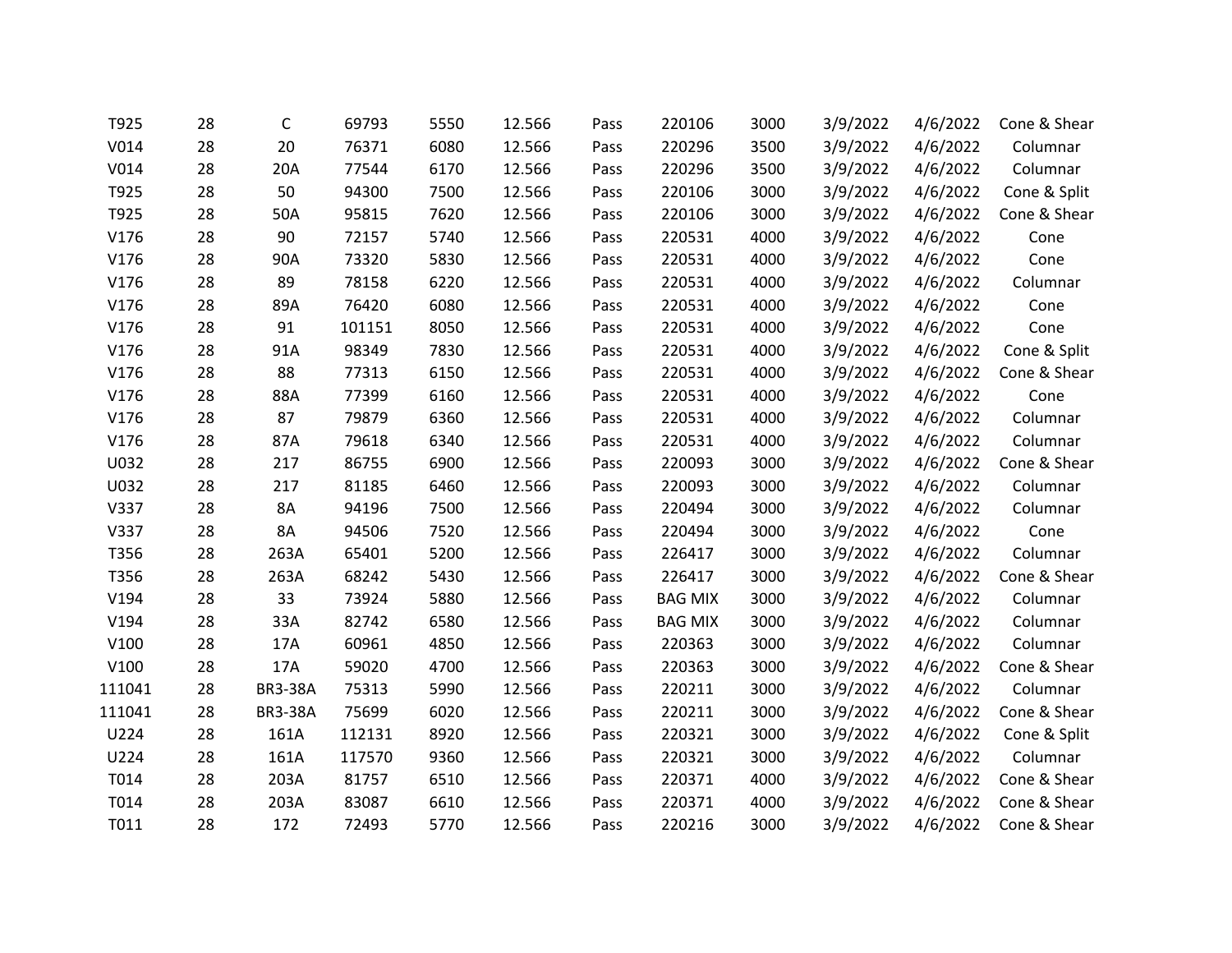| T011   | 28 | 172A           | 72018  | 5730  | 12.566 | Pass | 220216         | 3000  | 3/9/2022  | 4/6/2022 | Cone         |
|--------|----|----------------|--------|-------|--------|------|----------------|-------|-----------|----------|--------------|
| V275   | 28 | 6A             | 79069  | 6290  | 12.566 | Pass | 220396         | 3000  | 3/9/2022  | 4/6/2022 | Columnar     |
| V275   | 28 | 6A             | 79615  | 6340  | 12.566 | Pass | 220396         | 3000  | 3/9/2022  | 4/6/2022 | Cone & Shear |
| T023   | 28 | 229A           | 87085  | 6930  | 12.566 | Pass | 220029         | 3000  | 3/9/2022  | 4/6/2022 | Cone         |
| T023   | 28 | 229A           | 82570  | 6570  | 12.566 | Pass | 220029         | 3000  | 3/9/2022  | 4/6/2022 | Cone & Split |
| U922   | 28 | 27ARK          | 171325 | 13630 | 12.566 | Pass | 220162         | 10000 | 3/9/2022  | 4/6/2022 | Cone         |
| U922   | 28 | 27ZRK          | 165067 | 13140 | 12.566 | Pass | 220162         | 10000 | 3/9/2022  | 4/6/2022 | Columnar     |
| U922   | 28 | 27ARK          | 173689 | 13620 | 12.756 | Pass | 220162         | 10000 | 3/9/2022  | 4/6/2022 | Cone & Shear |
| U922   | 28 | 27ARK          | 163824 | 13040 | 12.566 | Pass | 220162         | 10000 | 3/9/2022  | 4/6/2022 | Columnar     |
| 125173 | 28 | 36A            | 65030  | 5150  | 12.629 | Pass | 220133         | 3000  | 3/9/2022  | 4/6/2022 | Columnar     |
| 125173 | 28 | 36B            | 61772  | 4890  | 12.629 | Pass | 220133         | 3000  | 3/9/2022  | 4/6/2022 | Cone & Split |
| R279   | 28 | 500A           | 52692  | 4190  | 12.566 | Pass | 220226         | 3000  | 3/9/2022  | 4/6/2022 | Cone         |
| R279   | 28 | 500A           | 56892  | 4530  | 12.566 | Pass | 220226         | 3000  | 3/9/2022  | 4/6/2022 | Cone & Shear |
| V915   | 28 | $\overline{2}$ | 57897  | 4610  | 12.566 | Pass | 220277         | 3000  | 3/9/2022  | 4/6/2022 | Cone         |
| V915   | 28 | 2A             | 51415  | 4090  | 12.566 | Pass | 220277         | 3000  | 3/9/2022  | 4/6/2022 | Cone         |
| V915   | 28 | 2B             | 56302  | 4480  | 12.566 | Pass | 220277         | 3000  | 3/9/2022  | 4/6/2022 | Cone & Split |
| V915   | 28 | 2C             | 53207  | 4230  | 12.566 | Pass | 220277         | 3000  | 3/9/2022  | 4/6/2022 | Cone         |
| T359   | 28 | 199            | 80938  | 6440  | 12.566 | Pass | 220293         | 3000  | 3/9/2022  | 4/6/2022 | Cone & Shear |
| T359   | 28 | 199A           | 77351  | 6160  | 12.566 | Pass | 220293         | 3000  | 3/9/2022  | 4/6/2022 | Cone & Shear |
| U264   | 28 | 86             | 82179  | 6540  | 12.566 | Pass | 220533         | 3000  | 3/9/2022  | 4/6/2022 | Cone         |
| U264   | 28 | 86A            | 87696  | 6980  | 12.566 | Pass | 220533         | 3000  | 3/9/2022  | 4/6/2022 | Cone & Shear |
| V289   | 28 | 3              | 124616 | 9920  | 12.566 | Pass | 220264         | 3000  | 3/10/2022 | 4/7/2022 | Cone         |
| V289   | 28 | 3A             | 124796 | 9930  | 12.566 | Pass | 220264         | 3000  | 3/10/2022 | 4/7/2022 | Cone & Shear |
| DB1802 | 28 | 32             | 58933  | 4690  | 12.566 | Pass | 220515         | 3000  | 3/10/2022 | 4/7/2022 | Columnar     |
| DB1802 | 28 | 32A            | 61510  | 4890  | 12.566 | Pass | 220515         | 3000  | 3/10/2022 | 4/7/2022 | Cone         |
| V194   | 28 | 34             | 76909  | 6120  | 12.566 | Pass | <b>BAG MIX</b> | 3000  | 3/10/2022 | 4/7/2022 | Columnar     |
| V194   | 28 | 34A            | 73974  | 5890  | 12.566 | Pass | <b>BAG MIX</b> | 3000  | 3/10/2022 | 4/7/2022 | Columnar     |
| T023   | 28 | 232A           | 92154  | 7330  | 12.566 | Pass | 220038         | 3000  | 3/10/2022 | 4/7/2022 | Columnar     |
| T023   | 28 | 232A           | 85289  | 6790  | 12.566 | Pass | 220038         | 3000  | 3/10/2022 | 4/7/2022 | Cone         |
| T014   | 28 | 204A           | 80962  | 6440  | 12.566 | Pass | 220371         | 4000  | 3/10/2022 | 4/7/2022 | Cone & Shear |
| T014   | 28 | 204A           | 83873  | 6670  | 12.566 | Pass | 220371         | 4000  | 3/10/2022 | 4/7/2022 | Cone         |
| U057   | 28 | 61             | 71144  | 5660  | 12.566 | Pass | 220145         | 3000  | 3/10/2022 | 4/7/2022 | Columnar     |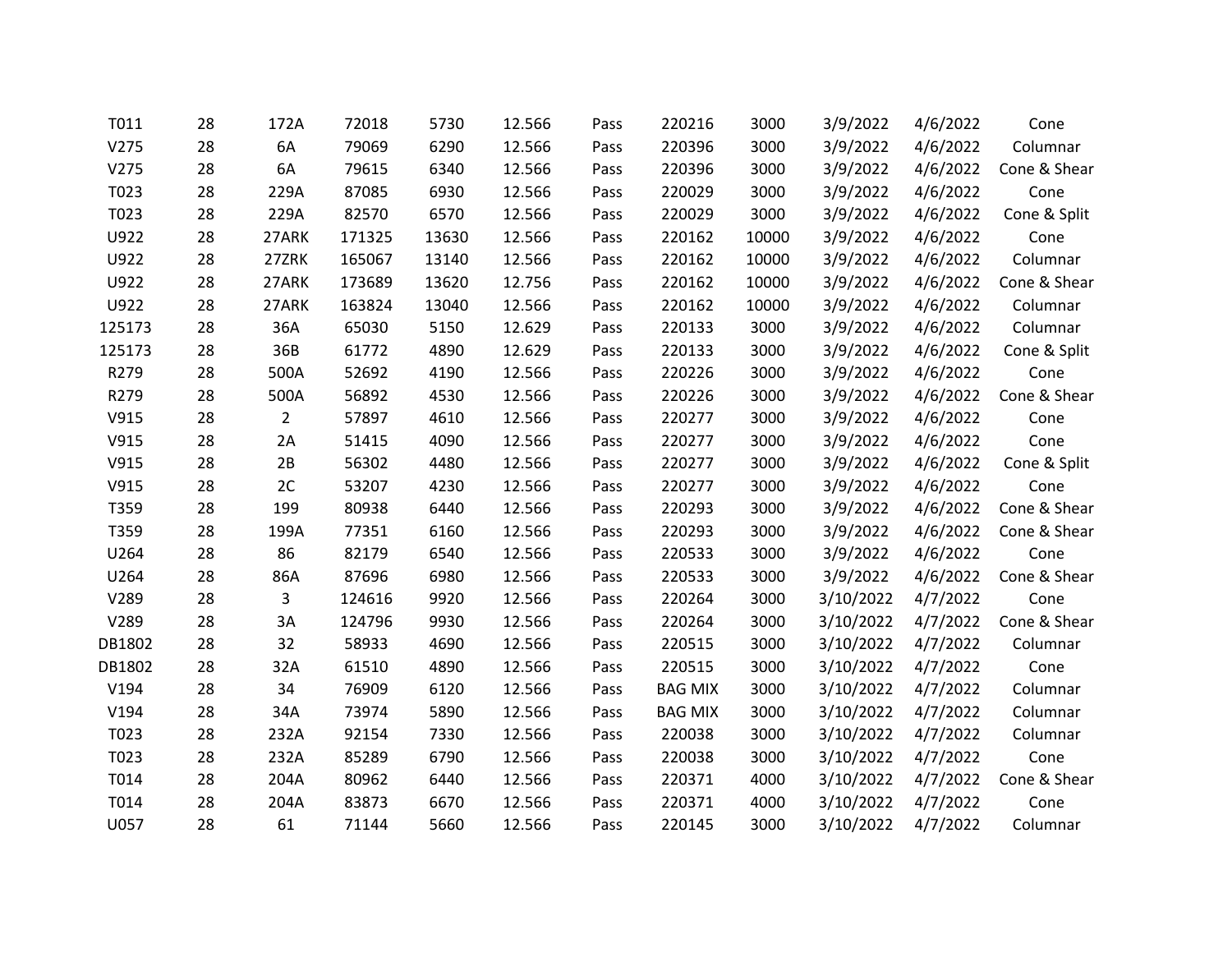| U057   | 28 | 61A    | 64640  | 5140 | 12.566 | Pass | 220145 | 3000 | 3/10/2022 | 4/7/2022 | Cone & Shear |
|--------|----|--------|--------|------|--------|------|--------|------|-----------|----------|--------------|
| U224   | 28 | 162A   | 111956 | 8910 | 12.566 | Pass | 220321 | 3000 | 3/10/2022 | 4/7/2022 | Cone & Split |
| U224   | 28 | 162A   | 111238 | 8850 | 12.566 | Pass | 220321 | 3000 | 3/10/2022 | 4/7/2022 | Cone & Split |
| V268   | 28 | 3      | 79035  | 6290 | 12.566 | Pass | 220083 | 3000 | 3/10/2022 | 4/7/2022 | Cone & Shear |
| V268   | 28 | 3A     | 83665  | 6660 | 12.566 | Pass | 220083 | 3000 | 3/10/2022 | 4/7/2022 | Columnar     |
| V915   | 28 | 3      | 54718  | 4350 | 12.566 | Pass | 220277 | 3000 | 3/10/2022 | 4/7/2022 | Cone & Shear |
| V915   | 28 | 3A     | 56097  | 4460 | 12.566 | Pass | 220277 | 3000 | 3/10/2022 | 4/7/2022 | Cone         |
| T023   | 28 | 250A   | 80420  | 6400 | 12.566 | Pass | 220029 | 3000 | 3/10/2022 | 4/7/2022 | Cone         |
| T023   | 28 | 230A   | 78782  | 6270 | 12.566 | Pass | 220029 | 3000 | 3/10/2022 | 4/7/2022 | Columnar     |
| T023   | 28 | 231A   | 80984  | 6440 | 12.566 | Pass | 220206 | 3000 | 3/10/2022 | 4/7/2022 | Cone & Split |
| T023   | 28 | 231A   | 73622  | 5860 | 12.566 | Pass | 220206 | 3000 | 3/10/2022 | 4/7/2022 | Cone         |
| 118870 | 28 | $71\,$ | 62207  | 4950 | 12.566 | Pass | 210777 | 3000 | 3/10/2022 | 4/7/2022 | Cone & Shear |
| 118870 | 28 | 71A    | 57743  | 4600 | 12.566 | Pass | 210777 | 3000 | 3/10/2022 | 4/7/2022 | Columnar     |
| U014   | 28 | 102    | 49852  | 3970 | 12.566 | Pass | 220363 | 3000 | 3/10/2022 | 4/7/2022 | Columnar     |
| U014   | 28 | 102A   | 51301  | 4080 | 12.566 | Pass | 220363 | 3000 | 3/10/2022 | 4/7/2022 | Columnar     |
| V062   | 28 | 3      | 85084  | 6770 | 12.566 | Pass | 220356 | 3000 | 3/10/2022 | 4/7/2022 | Cone         |
| V062   | 28 | 3A     | 88629  | 7050 | 12.566 | Pass | 220356 | 3000 | 3/10/2022 | 4/7/2022 | Cone & Shear |
| S182   | 28 | 115    | 66501  | 5290 | 12.566 | Pass | 220148 | 4000 | 3/10/2022 | 4/7/2022 | Cone         |
| S182   | 28 | 115A   | 74975  | 5970 | 12.566 | Pass | 220148 | 4000 | 3/10/2022 | 4/7/2022 | Cone & Shear |
| V176   | 28 | 92     | 96062  | 7640 | 12.566 | Pass | 220005 | 3000 | 3/10/2022 | 4/7/2022 | Cone         |
| V176   | 28 | 92A    | 93687  | 7460 | 12.566 | Pass | 220005 | 3000 | 3/10/2022 | 4/7/2022 | Cone         |
| T925   | 28 | 51     | 67017  | 5330 | 12.566 | Pass | 220106 | 3000 | 3/10/2022 | 4/7/2022 | Cone & Shear |
| T925   | 28 | 51A    | 67969  | 5410 | 12.566 | Pass | 220106 | 3000 | 3/10/2022 | 4/7/2022 | Cone         |
| S182   | 28 | 116    | 76827  | 6110 | 12.566 | Pass | 220148 | 4000 | 3/10/2022 | 4/7/2022 | Columnar     |
| S182   | 28 | 116A   | 75992  | 6050 | 12.566 | Pass | 220148 | 4000 | 3/10/2022 | 4/7/2022 | Cone & Shear |
| S182   | 28 | 114AR  | 72898  | 5800 | 12.566 | Pass | 220148 | 4000 | 3/10/2022 | 4/7/2022 | Cone & Shear |
| S182   | 28 | 114AR1 | 72927  | 5800 | 12.566 | Pass | 220148 | 4000 | 3/10/2022 | 4/7/2022 | Columnar     |
| S182   | 28 | 114    | 67455  | 5370 | 12.566 | Pass | 220148 | 4000 | 3/10/2022 | 4/7/2022 | Cone & Split |
| S182   | 28 | 114A   | 63301  | 5040 | 12.566 | Pass | 220148 | 4000 | 3/10/2022 | 4/7/2022 | Cone & Shear |
| S182   | 28 | 119    | 83313  | 6630 | 12.566 | Pass | 220148 | 4000 | 3/10/2022 | 4/7/2022 | Cone & Shear |
| S182   | 28 | 119A   | 85580  | 6810 | 12.566 | Pass | 220148 | 4000 | 3/10/2022 | 4/7/2022 | Cone & Shear |
| S182   | 28 | 118    | 81936  | 6520 | 12.566 | Pass | 220148 | 4000 | 3/10/2022 | 4/7/2022 | Cone & Shear |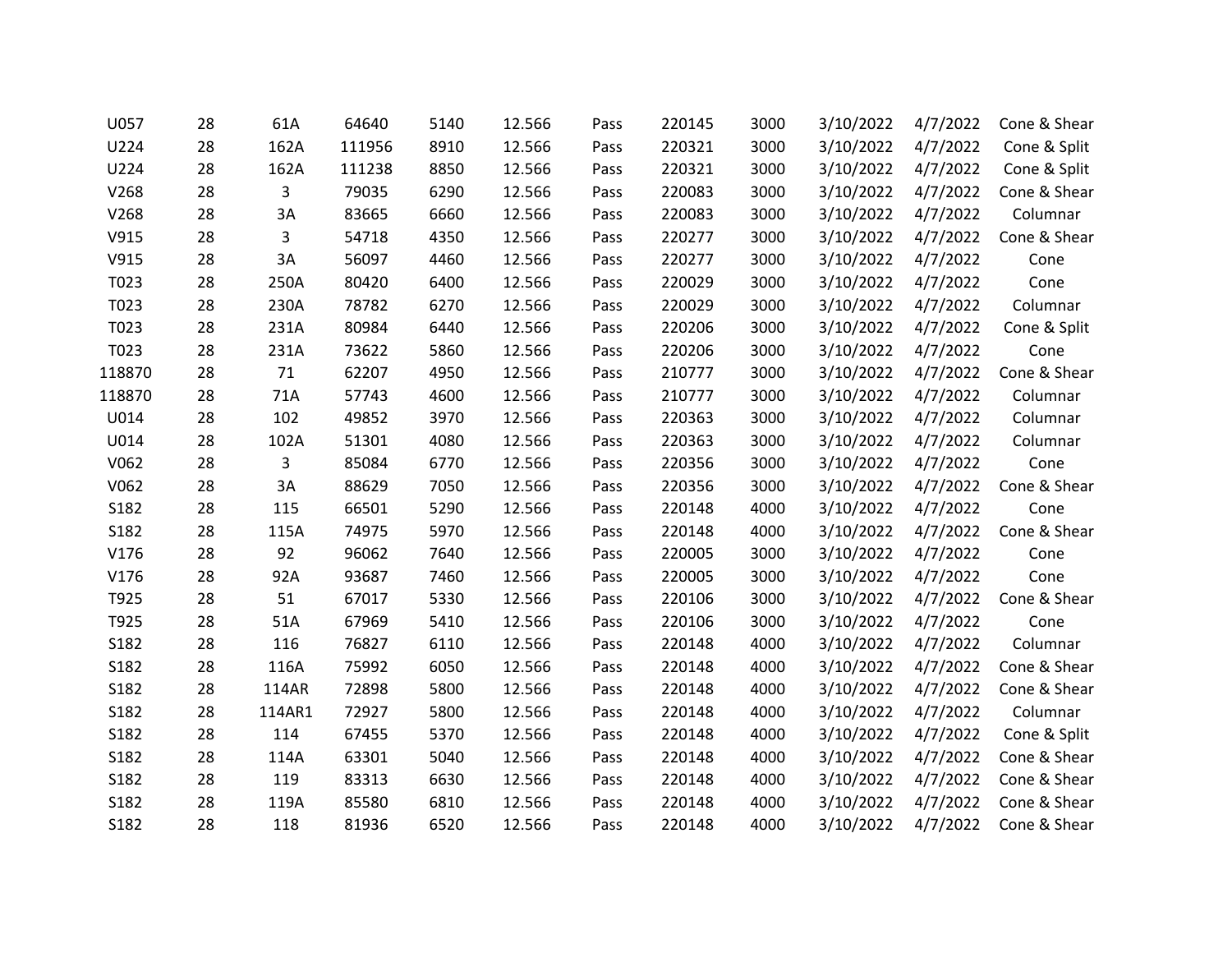| S182   | 28 | 118A      | 86255  | 6860 | 12.566 | Pass | 220148 | 4000 | 3/10/2022 | 4/7/2022 | Cone         |
|--------|----|-----------|--------|------|--------|------|--------|------|-----------|----------|--------------|
| S182   | 28 | 117       | 89751  | 7140 | 12.566 | Pass | 220148 | 4000 | 3/10/2022 | 4/7/2022 | Columnar     |
| S182   | 28 | 117A      | 90308  | 7190 | 12.566 | Pass | 220148 | 4000 | 3/10/2022 | 4/7/2022 | Cone & Shear |
| V915   | 28 | 3AR       | 51745  | 4120 | 12.566 | Pass | 220277 | 3000 | 3/10/2022 | 4/7/2022 | Cone & Shear |
| V915   | 28 | 3AR1      | 52881  | 4210 | 12.566 | Pass | 220277 | 3000 | 3/10/2022 | 4/7/2022 | Cone         |
| R279   | 28 | 502A      | 94422  | 7510 | 12.566 | Pass | 220279 | 3000 | 3/10/2022 | 4/7/2022 | Cone & Shear |
| R279   | 28 | 502A      | 92666  | 7370 | 12.566 | Pass | 220279 | 3000 | 3/10/2022 | 4/7/2022 | Columnar     |
| U264   | 28 | 87        | 74177  | 5840 | 12.692 | Pass | 220071 | 3000 | 3/10/2022 | 4/7/2022 | Cone & Shear |
| U264   | 28 | 87A       | 74518  | 5930 | 12.566 | Pass | 220071 | 3000 | 3/10/2022 | 4/7/2022 | Columnar     |
| R279   | 28 | 501A      | 66579  | 5250 | 12.692 | Pass | 220227 | 3000 | 3/10/2022 | 4/7/2022 | Cone & Shear |
| R279   | 28 | 501A      | 63498  | 5000 | 12.692 | Pass | 220227 | 3000 | 3/10/2022 | 4/7/2022 | Columnar     |
| U224   | 28 | 163A      | 70271  | 5590 | 12.566 | Pass | 220321 | 3000 | 3/11/2022 | 4/8/2022 | Columnar     |
| U224   | 28 | 163A      | 109642 | 8730 | 12.566 | Pass | 220321 | 3000 | 3/11/2022 | 4/8/2022 | Cone & Split |
| 112454 | 28 | 61A       | 59741  | 4750 | 12.566 | Pass | 220046 | 3000 | 3/11/2022 | 4/8/2022 | Columnar     |
| 112454 | 28 | 61A       | 57755  | 4600 | 12.566 | Pass | 220046 | 3000 | 3/11/2022 | 4/8/2022 | Columnar     |
| S289   | 28 | 127A      | 112460 | 8950 | 12.566 | Pass | 220185 | 3000 | 3/11/2022 | 4/8/2022 | Cone         |
| S289   | 28 | 127A      | 119203 | 9490 | 12.566 | Pass | 220185 | 3000 | 3/11/2022 | 4/8/2022 | Cone         |
| U315   | 28 | JB164     | 82340  | 6550 | 12.566 | Pass | 220343 | 3000 | 3/11/2022 | 4/8/2022 | Cone & Shear |
| U315   | 28 | JB164     | 80310  | 6390 | 12.566 | Pass | 220343 | 3000 | 3/11/2022 | 4/8/2022 | Cone & Shear |
| T011   | 28 | 173A      | 68361  | 5440 | 12.566 | Pass | 220216 | 3000 | 3/11/2022 | 4/8/2022 | Columnar     |
| T011   | 28 | 173A      | 75169  | 5980 | 12.566 | Pass | 220216 | 3000 | 3/11/2022 | 4/8/2022 | Cone         |
| U264   | 28 | 88        | 70543  | 5610 | 12.566 | Pass | 220071 | 3000 | 3/11/2022 | 4/8/2022 | Cone         |
| U264   | 28 | 88A       | 73572  | 5850 | 12.566 | Pass | 220071 | 3000 | 3/11/2022 | 4/8/2022 | Cone & Shear |
| V110   | 28 | 4A        | 89310  | 7110 | 12.566 | Pass | 210092 | 3600 | 3/11/2022 | 4/8/2022 | Cone         |
| V110   | 28 | 4A        | 82322  | 6550 | 12.566 | Pass | 210092 | 3600 | 3/11/2022 | 4/8/2022 | Cone & Shear |
| V268   | 28 | 4         | 72383  | 5760 | 12.566 | Pass | 220081 | 3000 | 3/11/2022 | 4/8/2022 | Columnar     |
| V268   | 28 | 4A        | 74544  | 5930 | 12.566 | Pass | 220081 | 3000 | 3/11/2022 | 4/8/2022 | Columnar     |
| 125173 | 28 | 37A       | 75631  | 6020 | 12.566 | Pass | 220133 | 3000 | 3/11/2022 | 4/8/2022 | Cone & Split |
| 125173 | 28 | 37B       | 76144  | 6060 | 12.566 | Pass | 220133 | 3000 | 3/11/2022 | 4/8/2022 | Cone & Split |
| V337   | 28 | 9A        | 103002 | 8200 | 12.566 | Pass | 220493 | 3000 | 3/11/2022 | 4/8/2022 | Cone & Shear |
| V337   | 28 | <b>9A</b> | 98870  | 7870 | 12.566 | Pass | 220493 | 3000 | 3/11/2022 | 4/8/2022 | Cone & Shear |
| V250   | 28 | 4A        | 79140  | 6300 | 12.566 | Pass | 220551 | 3000 | 3/11/2022 | 4/8/2022 | Columnar     |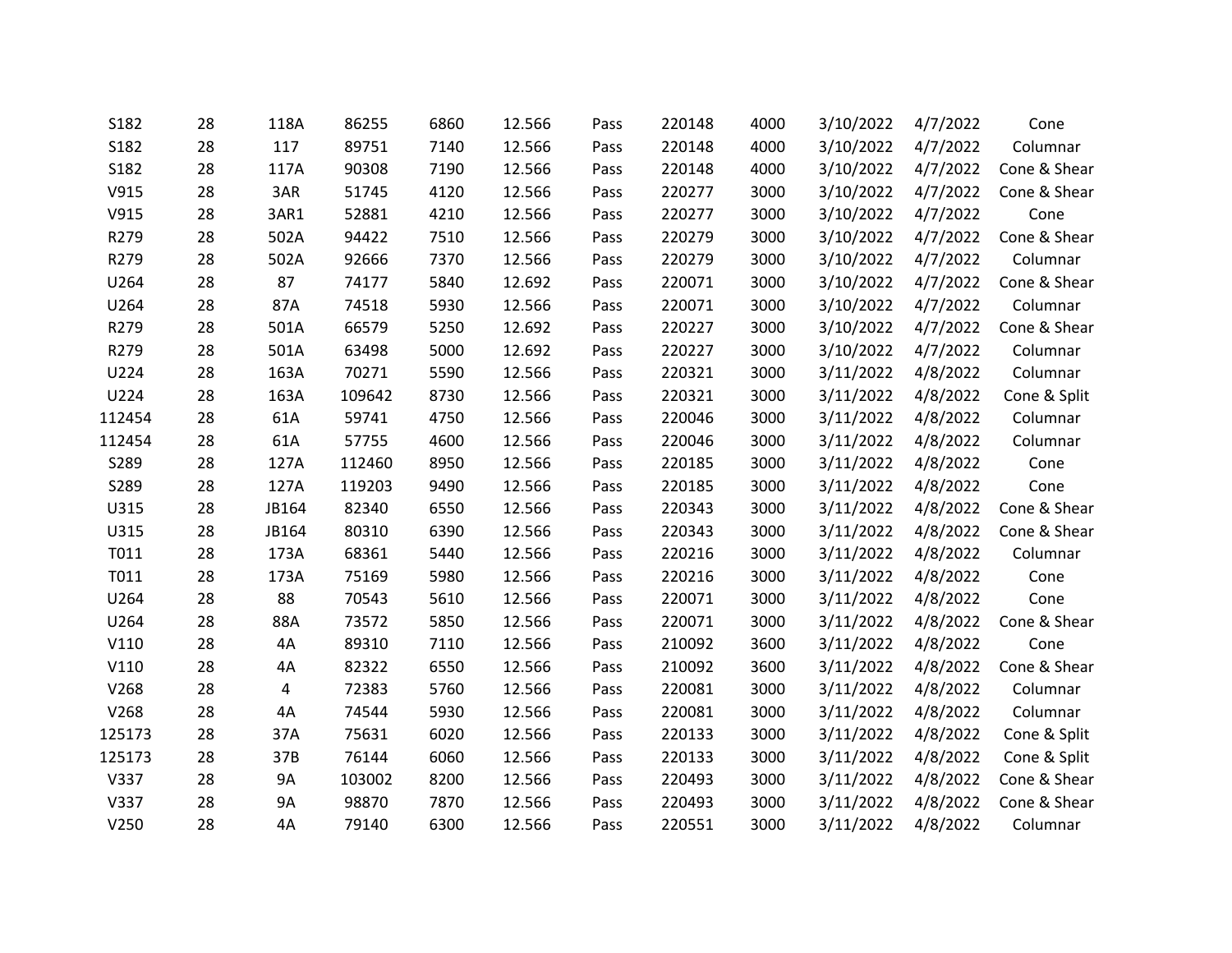| V250 | 28 | 4A   | 77465 | 6160   | 12.566 | Pass | 220551         | 3000 | 3/11/2022 | 4/8/2022 | Cone & Shear |
|------|----|------|-------|--------|--------|------|----------------|------|-----------|----------|--------------|
| V147 | 28 | 4AR  | 81808 | 6510   | 12.566 | Pass | 220530         | 3000 | 3/11/2022 | 4/8/2022 | Columnar     |
| V147 | 28 | 4AR  | 80339 | 6390   | 12.566 | Pass | 220530         | 3000 | 3/11/2022 | 4/8/2022 | Columnar     |
| V194 | 28 | 35   | 63595 | 5060   | 12.566 | Pass | <b>BAG MIX</b> | 3000 | 3/11/2022 | 4/8/2022 | Cone         |
| V194 | 28 | 35A  | 61053 | 4860   | 12.566 | Pass | <b>BAG MIX</b> | 3000 | 3/11/2022 | 4/8/2022 | Cone & Split |
| U011 | 28 | 85   | 60308 | 4800   | 12.566 | Pass | 220222         | 3000 | 3/11/2022 | 4/8/2022 | Columnar     |
| U011 | 28 | 85A  | 57531 | 4580   | 12.566 | Pass | 220222         | 3000 | 3/11/2022 | 4/8/2022 | Columnar     |
| V062 | 28 | 3B   | 89703 | 7070   | 12.692 | Pass | 220356         | 3000 | 3/11/2022 | 4/8/2022 | Cone & Split |
| V062 | 28 | 3C   | 86546 | 6890   | 12.566 | Pass | 220356         | 3000 | 3/11/2022 | 4/8/2022 | Columnar     |
| T356 | 28 | 264  | 76849 | 6050   | 12.692 | Pass |                | 3000 | 3/11/2022 | 4/8/2022 | Cone         |
| T356 | 28 | 264A | 80152 | 6380   | 12.566 | Pass |                | 3000 | 3/11/2022 | 4/8/2022 | Cone & Split |
| V147 | 28 | 4A   | 81217 | 6460   | 12.566 | Pass | 220530         | 3000 | 3/11/2022 | 4/8/2022 | Cone & Shear |
| V147 | 28 | 4A   | 80109 | 6370   | 12.566 | Pass | 220530         | 3000 | 3/11/2022 | 4/8/2022 | Cone         |
| R279 | 14 | 524C | 65090 | 5180   | 12.566 | Pass | 220428         | 3000 | 3/21/2022 | 4/4/2022 | Cone         |
| R279 | 14 | 524C | 68296 | 5430   | 12.566 | Pass | 220428         | 3000 | 3/21/2022 | 4/4/2022 | Columnar     |
| R279 | 14 | 523C | 72852 | 5800   | 12.566 | Pass | 220428         | 3000 | 3/21/2022 | 4/4/2022 | Cone & Shear |
| R279 | 14 | 523C | 68473 | 5450   | 12.566 | Pass | 220428         | 3000 | 3/21/2022 | 4/4/2022 | Cone & Shear |
| R279 | 14 | 522C | 62163 | 4950   | 12.566 | Pass | 220428         | 3000 | 3/21/2022 | 4/4/2022 | Cone & Shear |
| R279 | 14 | 522C | 62163 | 4950   | 12.566 | Pass | 220428         | 3000 | 3/21/2022 | 4/4/2022 | Columnar     |
| R279 | 14 | 521C | 59408 | 4730   | 12.566 | Pass | 220428         | 3000 | 3/21/2022 | 4/4/2022 | Columnar     |
| R279 | 14 | 521C | 61517 | 4900   | 12.566 | Pass | 220428         | 3000 | 3/21/2022 | 4/4/2022 | Cone & Shear |
| R279 | 14 | 520C | 56849 | 4520   | 12.566 | Pass | 220428         | 3000 | 3/21/2022 | 4/4/2022 | Cone         |
| R279 | 14 | 520C | 58451 | 4650   | 12.566 | Pass | 220428         | 3000 | 3/21/2022 | 4/4/2022 | Cone         |
| R279 | 14 | 519C | 54157 | 4310   | 12.566 | Pass | 220428         | 3000 | 3/21/2022 | 4/4/2022 | Cone         |
| R279 | 14 | 519C | 58828 | 4680   | 12.566 | Pass | 220428         | 3000 | 3/21/2022 | 4/4/2022 | Cone         |
| R279 | 14 | 518C | 61340 | 4880   | 12.566 | Pass | 220428         | 3000 | 3/21/2022 | 4/4/2022 | Cone         |
| R279 | 14 | 518C | 60962 | 4850   | 12.566 | Pass | 220428         | 3000 | 3/21/2022 | 4/4/2022 | Columnar     |
| R279 | 14 | 517C | 61616 | 4900   | 12.566 | Pass | 220428         | 3000 | 3/21/2022 | 4/4/2022 | Cone         |
| R279 | 14 | 517C | 59400 | 4730   | 12.566 | Pass | 220428         | 3000 | 3/21/2022 | 4/4/2022 | Cone & Split |
| V281 | 14 | 5B   | 37635 | < 2990 | 12.566 | Fail | 220496         | 4000 | 3/21/2022 | 4/4/2022 | Cone         |
| V281 | 14 | 6B   | 41401 | < 3290 | 12.566 | Fail | 220496         | 4000 | 3/24/2022 | 4/7/2022 | Cone         |
| V281 | 12 | 6C   | 45323 | < 3610 | 12.566 | Fail | 220496         | 4000 | 3/24/2022 | 4/5/2022 | Columnar     |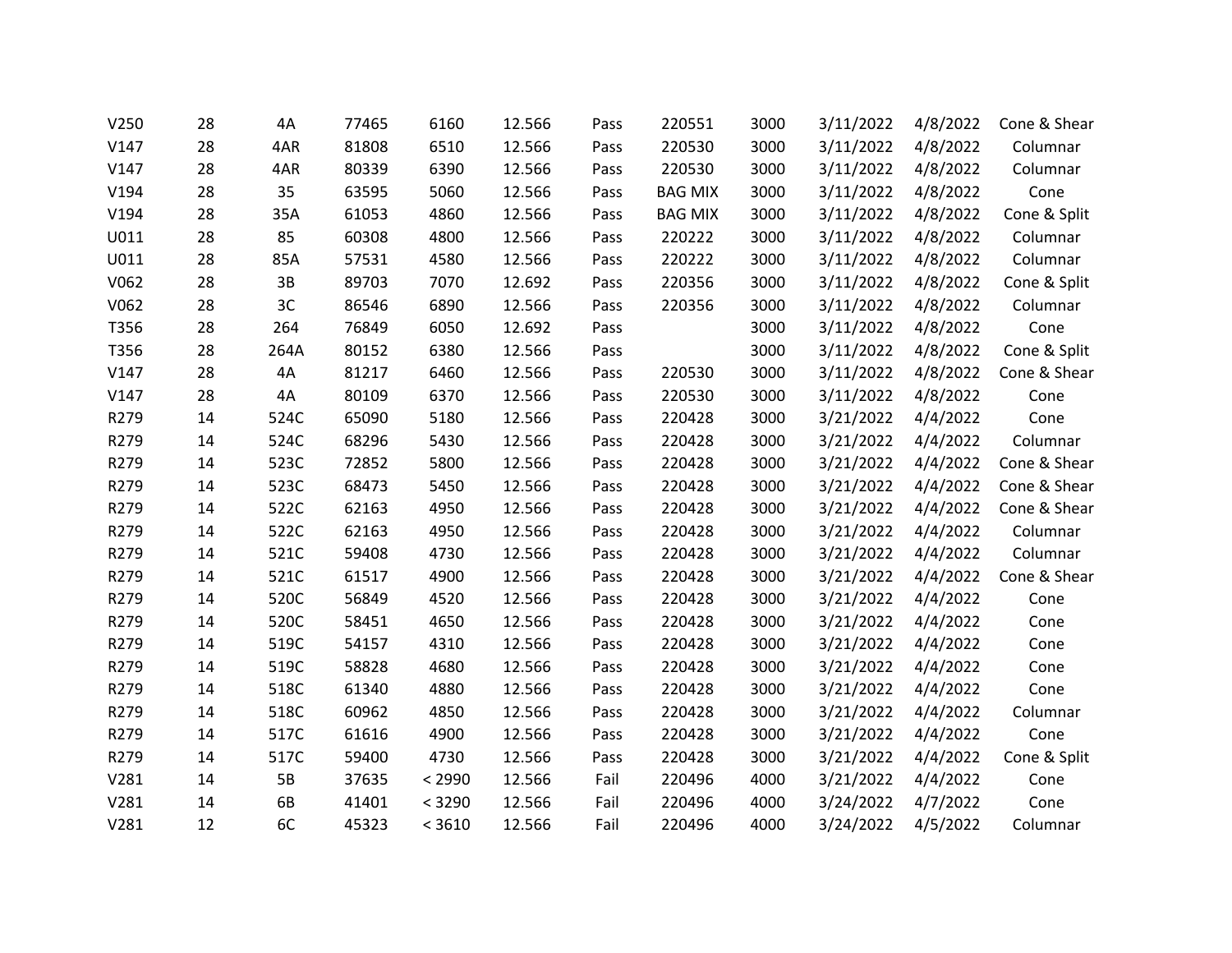| V261 | 10             | 8B        | 88830 | 7070   | 12.566 | Pass | <b>BAG MIX</b> | 3000 | 3/24/2022 | 4/4/2022 | Cone         |
|------|----------------|-----------|-------|--------|--------|------|----------------|------|-----------|----------|--------------|
| V261 | 10             | 8C        | 81063 | 6450   | 12.566 | Pass | <b>BAG MIX</b> | 3000 | 3/24/2022 | 4/4/2022 | Cone & Split |
| T925 | 14             | BR1B      | 58881 | 4690   | 12.566 | Pass | 220106         | 3000 | 3/25/2022 | 4/8/2022 | Cone         |
| T925 | 14             | BR1B      | 55025 | 4380   | 12.566 | Pass | 220106         | 3000 | 3/25/2022 | 4/8/2022 | Cone         |
| V281 | 8              | 7C        | 43185 | < 3440 | 12.566 | Fail | 220496         | 4000 | 3/28/2022 | 4/5/2022 | Cone & Shear |
| V176 | $\overline{7}$ | 96C       | 51029 | 4060   | 12.566 | Pass | 220005         | 3000 | 3/28/2022 | 4/4/2022 | Cone & Split |
| V261 | 10             | <b>9B</b> | 84677 | 6740   | 12.566 | Pass | <b>BAG MIX</b> | 3000 | 3/29/2022 | 4/8/2022 | Cone         |
| V261 | 10             | <b>9B</b> | 86962 | 6920   | 12.566 | Pass | <b>BAG MIX</b> | 3000 | 3/29/2022 | 4/8/2022 | Cone & Split |
| R279 | $\overline{7}$ | 532B      | 71462 | 5690   | 12.566 | Pass | 220428         | 4000 | 3/29/2022 | 4/5/2022 | Cone         |
| R279 | $\overline{7}$ | 532B      | 68184 | 5430   | 12.566 | Pass | 220428         | 4000 | 3/29/2022 | 4/5/2022 | Cone         |
| R279 | $\overline{7}$ | 531B      | 69785 | 5550   | 12.566 | Pass | 220428         | 4000 | 3/29/2022 | 4/5/2022 | Cone         |
| R279 | $\overline{7}$ | 531B      | 70525 | 5610   | 12.566 | Pass | 220428         | 4000 | 3/29/2022 | 4/5/2022 | Cone         |
| R279 | $\overline{7}$ | 530B      | 68704 | 5470   | 12.566 | Pass | 220428         | 4000 | 3/29/2022 | 4/5/2022 | Cone         |
| R279 | $\overline{7}$ | 530B      | 64942 | 5170   | 12.566 | Pass | 220428         | 4000 | 3/29/2022 | 4/5/2022 | Cone & Split |
| R279 | $\overline{7}$ | 529B      | 70932 | 5640   | 12.566 | Pass | 220428         | 4000 | 3/29/2022 | 4/5/2022 | Cone & Split |
| R279 | $\overline{7}$ | 529B      | 72020 | 5730   | 12.566 | Pass | 220428         | 4000 | 3/29/2022 | 4/5/2022 | Cone         |
| R279 | $\overline{7}$ | 528B      | 78499 | 6250   | 12.566 | Pass | 220428         | 4000 | 3/29/2022 | 4/5/2022 | Cone         |
| R279 | $\overline{7}$ | 528B      | 79693 | 6340   | 12.566 | Pass | 220428         | 4000 | 3/29/2022 | 4/5/2022 | Cone         |
| R279 | $\overline{7}$ | 533D      | 47359 | 3770   | 12.566 | Pass | 220580         | 3000 | 3/29/2022 | 4/5/2022 | Cone         |
| R279 | $\overline{7}$ | 533D      | 48556 | 3860   | 12.566 | Pass | 220580         | 3000 | 3/29/2022 | 4/5/2022 | Cone         |
| R279 | 6              | 533C      | 48010 | 3820   | 12.566 | Pass | 220580         | 3000 | 3/29/2022 | 4/4/2022 | Cone         |
| R279 | 6              | 533C      | 45753 | 3640   | 12.566 | Pass | 220580         | 3000 | 3/29/2022 | 4/4/2022 | Cone         |
| T925 | $\overline{7}$ | 229B      | 37720 | 3000   | 12.566 | Pass | 220106         | 3000 | 3/31/2022 | 4/7/2022 | Cone & Split |
| T925 | 7              | 229C      | 39165 | 3120   | 12.566 | Pass | 220106         | 3000 | 3/31/2022 | 4/7/2022 | Cone         |
| V281 | $\overline{7}$ | 8C        | 39749 | < 3160 | 12.566 | Fail | 220496         | 4000 | 3/31/2022 | 4/7/2022 | Cone         |
| R279 | $\overline{7}$ | 535C      | 84272 | 6710   | 12.566 | Pass | 220616         | 4500 | 4/1/2022  | 4/8/2022 | Cone & Split |
| R279 | $\overline{7}$ | 535C      | 76571 | 6090   | 12.566 | Pass | 220616         | 4500 | 4/1/2022  | 4/8/2022 | Cone & Split |
| R279 | 4              | 535B      | 71237 | 5670   | 12.566 | Pass | 220616         | 4500 | 4/1/2022  | 4/8/2022 | Columnar     |
| R279 | 4              | 535B      | 75356 | 6000   | 12.566 | Pass | 220616         | 4500 | 4/1/2022  | 4/8/2022 | Cone & Split |
| V150 | 26HR           | 62C       | 65140 | 5180   | 12.566 | Pass | 220540         | 3000 | 4/2/2022  | 4/3/2022 | Cone & Shear |
| V150 | 18HR           | 66B       | 37225 | < 2960 | 12.566 | Fail | 220536         | 3000 | 4/3/2022  | 4/4/2022 | Cone & Shear |
| V150 | 15HR           | 66C       | 34861 | < 2770 | 12.566 | Fail | 220536         | 3000 | 4/3/2022  | 4/3/2022 | Cone & Split |